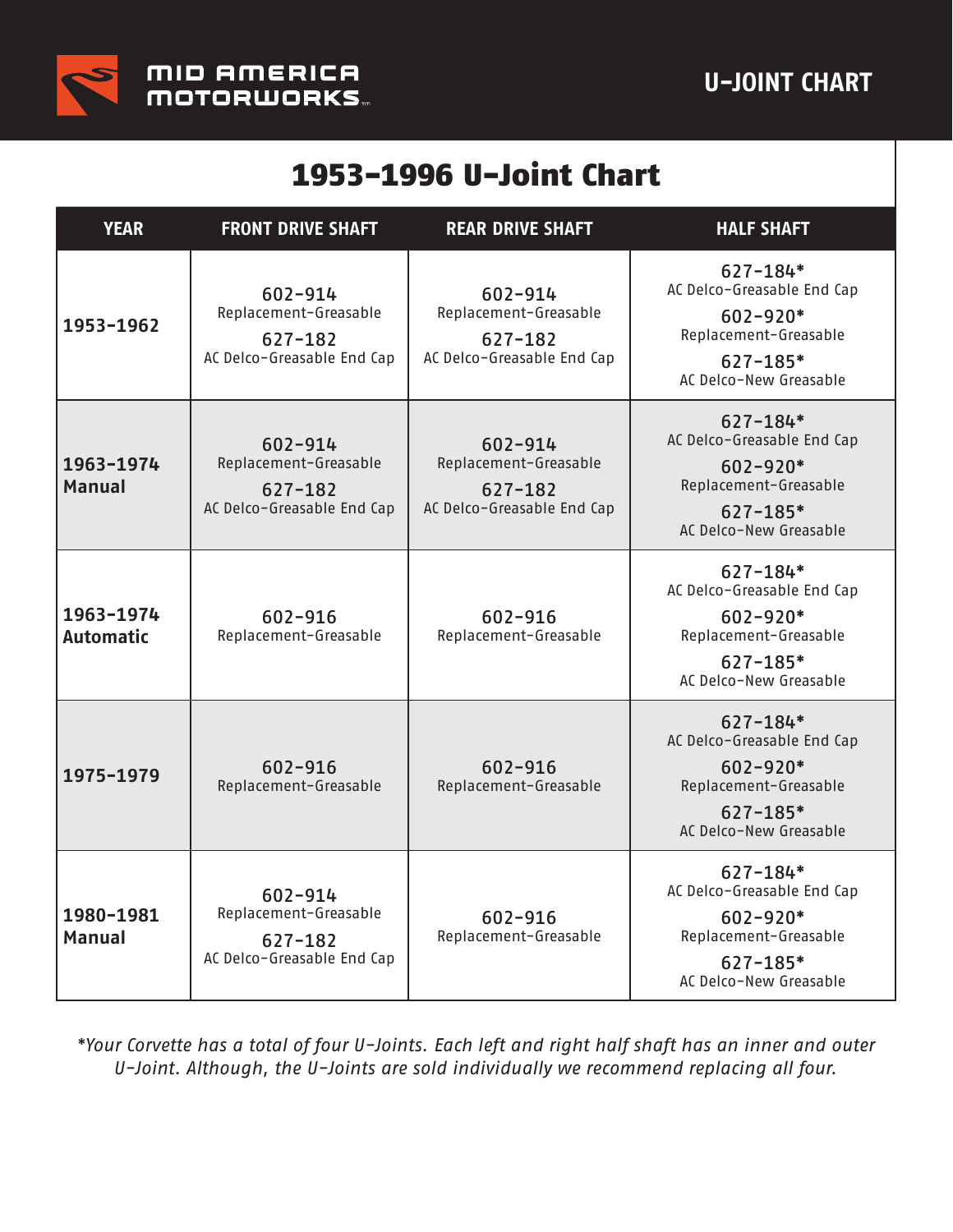

## 1953-1996 U-Joint Chart

| <b>YEAR</b>                   | <b>FRONT DRIVE SHAFT</b>                                                  | <b>REAR DRIVE SHAFT</b>                                                       | <b>HALF SHAFT</b>                                                                                                             |
|-------------------------------|---------------------------------------------------------------------------|-------------------------------------------------------------------------------|-------------------------------------------------------------------------------------------------------------------------------|
| 1980-1981<br><b>Automatic</b> | 602-914<br>Replacement-Greasable<br>627-182<br>AC Delco-Greasable End Cap | 602-914<br>Replacement-Greasable<br>$627 - 182$<br>AC Delco-Greasable End Cap | $602 - 916*$<br>Replacement-Greasable                                                                                         |
| 1982                          | 602-914<br>Replacement-Greasable<br>627-182<br>AC Delco-Greasable End Cap | 602-914<br>Replacement-Greasable<br>$627 - 182$<br>AC Delco-Greasable End Cap | $627 - 184*$<br>AC Delco-Greasable End Cap<br>$602 - 920*$<br>Replacement-Greasable<br>$627 - 185*$<br>AC Delco-Non-Greasable |
| 1984-1996                     | 602-914<br>Replacement-Greasable<br>627-182<br>AC Delco-Greasable End Cap | 602-914<br>Replacement-Greasable<br>$627 - 182$<br>AC Delco-Greasable End Cap | $627 - 184*$<br>AC Delco-Greasable End Cap<br>$602 - 920*$<br>Replacement-Greasable<br>$627 - 185*$<br>AC Delco-New Greasable |

*\*Your Corvette has a total of four U-Joints. Each left and right half shaft has an inner and outer U-Joint. Although, the U-Joints are sold individually we recommend replacing all four.*

**602-914 Drive Shaft** Replacement-Greasable

**627-182 Drive Shaft** AC Delco-Greasable End Cap